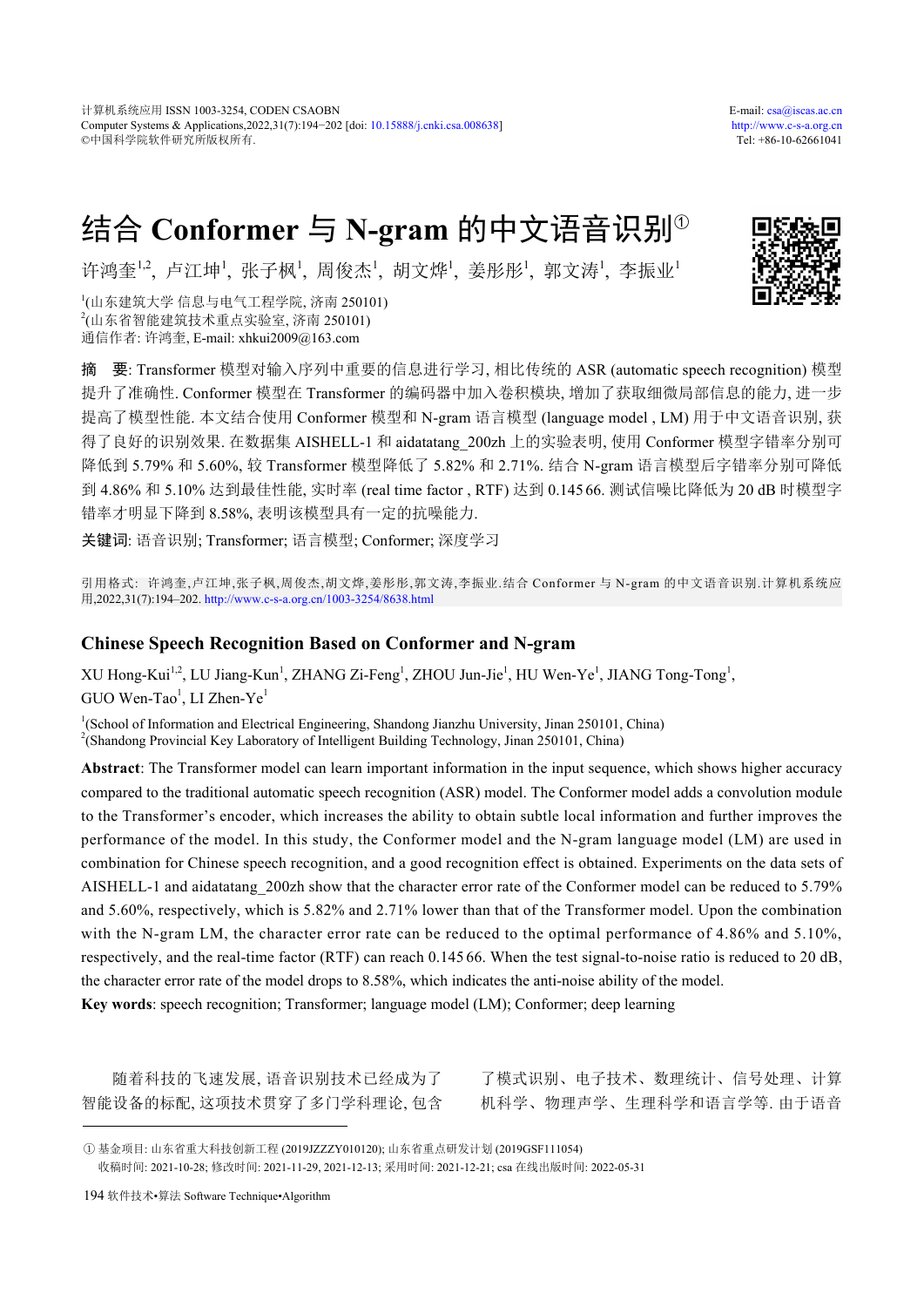交互提供了更自然、更便利、更高效的沟通形式, 语 音必定将成为未来最主要的人机互动接口之一.

在 20 世纪 50 年代, 贝尔实验室就开始基于简单 的孤立词语音识别技术的研究<sup>[[1](#page-7-0)]</sup>. 1968年, 苏联科学家 Vintsyuk 提出采用动态规划的算法实现动态时间规整 (dynamic time warping, DTW)<sup>[[2,](#page-7-1)[3](#page-7-2)]</sup>, 一度成为当时语音识 别的主流技术. 后来模式识别、动态规划算法和线性 预测编码这 3 种技术被引入到语音识别中, 成功的使 得孤立词语音识别系统从理论上得以完善, 并且可以 达到实用化的水平<sup>[\[4](#page-7-3)[,5](#page-7-4)]</sup>. 进入 80 年代后, 基于隐马尔科 夫模型 (hidden Markov model, HMM) [[6](#page-7-5)[,7](#page-7-6)] 的声学建模 和基于 N-gram 的语言模型在语音识别中得到运用[[8,](#page-7-7)[9\]](#page-7-8), 这时期语音识别开始从孤立词识别系统向大量词汇连 续语音识别系统发展. 后来又结合高斯混合模型 (Gaussian mixed model, GMM), 形成基于高斯混合模 型-隐马尔可夫模型 (Gaussian mixed model-hidden Markov model, GMM-HMM)<sup>[[10](#page-7-9)]</sup> 的语音识别框架, 使基 于 HMM 的语音识别模型效果得到提升.

进入 21 世纪后, 深度学习技术不断发展, 在 2011 年, 微软研究院的 Deng 等人以音素状态为建模单位提出 了深度神经网络-隐马尔可夫模型 (DNN-HMM) 的识 别方法, 用 DNN 模型代替原来的 GMM 模型, 对每一 个状态进行建模, 显著降低了错误率<sup>[[11\]](#page-7-10)</sup>. 但 DNN-HMM 语音识别模型的性能还是会受到数据强制分割、对 齐、HMM 遗留的多模块独立训练等问题的限制<sup>[[12](#page-7-11)]</sup>.

到 2015 年, 从联结时序分类算法 (connectionist temporal classification, CTC)[\[13](#page-7-12)] 引入到语音识别领域 后, 端到端技术开始流行. 端到端技术将整个识别网络 简化成一个单一的网络结构, 在训练时只需要注意整 个系统的输入和输出, 直接将输入音频序列映射到单 词或其他字素序列, 大大减少了对语音识别系统构建 的难度, 受到越来越多研究人员的欢迎[\[14](#page-7-13)-[16\]](#page-7-14).

近几年, 研究人员注意到具有自注意力机制的深 度神经网络模型 "Transformer"[\[17\]](#page-7-15), 在机器翻译、计算 机视觉等领域中展现出强劲识别的性能. Dong 等人首 次将 Transformer 模型引入到语音识别领域中来, 使得 Transformer 能够完成语音识别任务<sup>[[18\]](#page-7-16)</sup>. Transformer 在 提取长序列依赖的时候更有效, 但是提取局部细微特 征的能力较弱, 而卷积则更擅长提取局部特征[[19](#page-7-17)–[21](#page-7-18)] . Conformer 模型[\[22\]](#page-7-19) 将卷积模块加入到 Transformer 模型 的编码器部分, 达到增强识别效果的目的. Transformer 模型在推理过程中无需使用语言模型即可获得不错的 识别效果, 但所得文本从语言学角度上看质量较差, 结 合语言模型之后将得到不错的效果. 本文将 Conformer 模型所搭建的语音识别系统在数据集 AISHELL-1 和 aidatatang\_200zh 上与 Transformer 模型作比较, 并且增 加语言模型[\[23,](#page-8-0)[24\]](#page-8-1) 后比较了语音识别系统识别性能以及 实时率的差异, 并且在不同程度的噪声数据中测试了 识别的准确率.

# 1 Conformer 模型结构

本文所使用的 Conformer 结构是在 Transformer 模型编码器的基础上增加卷积模块, 构成 Conformer 编码器. 结构如[图](#page-1-0) [1](#page-1-0) 所示, Conformer 编码器由多个 Conformer 块堆叠而成[\[22](#page-7-19)].



图 1 Conformer 编码器

#### <span id="page-1-0"></span>**1.1 Conformer** 块

Conformer 模型核心就是编码器中的 Conformer 块, 其结构如[图](#page-1-1) [2](#page-1-1) 所示, 由 Layer Norm 模块、前馈 层、卷积层和多头注意力层组成. 在前馈层、卷积层 和多头注意力层上都有残差结构, 这里残差结构的引 入是为了便于卷积网络的训练[[25](#page-8-2)]. 同时卷积模块和多 头注意力模块相连起到效果增强的作用.



<span id="page-1-1"></span>图 2 Conformer 块结构

Software Technique•Algorithm 软件技术•算法 195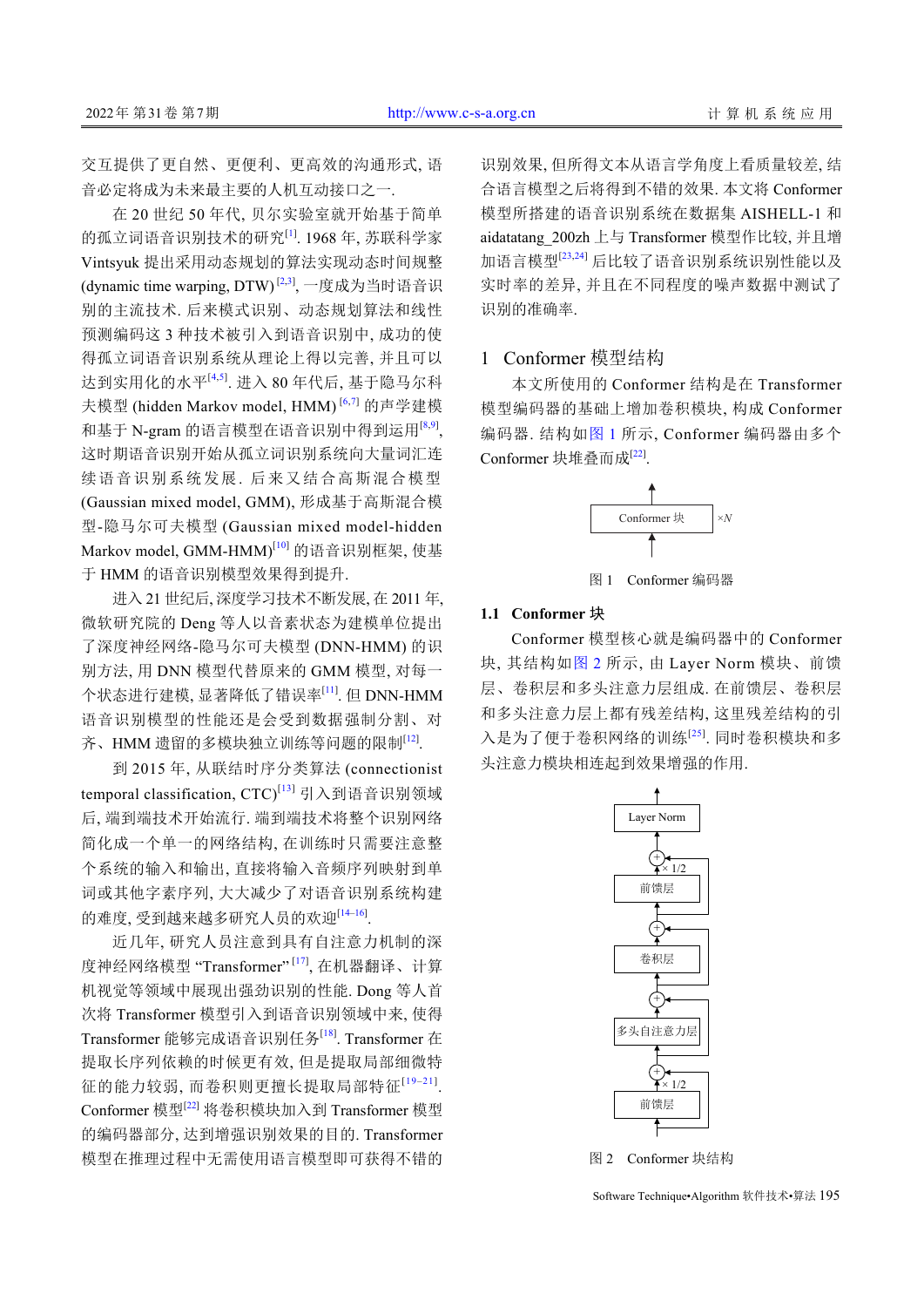## **1.2** 多头自注意力层

在多头自注意力模块中, 其结构[如图](#page-2-0) [3](#page-2-0) 所示, 使用 了残差结构和 Dropout 来帮助训练更深层次的网络, 防止多头注意力层向量丢失重要信息<sup>[\[26](#page-8-3)]</sup>.



图 3 多头自注意力模块

<span id="page-2-0"></span> $\frac{d\hat{x}}{dt}$ 的输入映射到一组查询 $Q$  、键 $K$  和值 $V$ 的矢 量输出, 其中查询 $Q$ 和键 $K$ 的维度是 $d_K$ , 值 $V$ 的维度是  $d_V$  . 然后再利用 Softmax 函数来获得值的权重, 最后返 回值的加权总和Z. 计算公式如式 (1) 所示: 多头注意力模块中的注意力机制从输入的大量信 息中选择关键信息加以处理. 使用信息提取的方法将

$$
Z = \text{Attention}(Q, K, V) = \text{Softmax}\left(\frac{QK^{T}}{\sqrt{d_{K}}}\right) \cdot V \quad (1)
$$

其中, 对 QKT相乘结果进行必要的缩放, 来避免值过大 导致Softmax函数梯度很小难以优化.

 $\mathscr{F}$ 头注意力机制是将 $h$ 个不同线性变换对 $\varrho$ 、 $K$ 和 *V* 进行投影, 最后将不同注意力输出结果拼接起来. 如 式 (2)–式 (3) 所示, 多头注意力层输出是将各个注意力 头的输出乘以权重矩阵来计算.

 $MultiHead(Q, K, V) = Concat(head_1, \dots, head_n)W^O$  (2)

$$
head_i = \text{Attention}\left(QW_i^Q, KW_i^K, VW_i^V\right) \tag{3}
$$

其中, W表示线性变换的参数, head<sub>i</sub>表示第i个注意力 头. 多头注意力模块使用了相对正弦位置编码, 这种相 对位置编码使自注意模块对不同的输入长度有更好的 泛化能力, 并且可使编码器对语音的输入有更好的鲁 棒性[\[27](#page-8-4)] .

## **1.3** 卷积层

Conformer 块结构中的卷积模块如[图](#page-2-1) [4](#page-2-1) 所示, 由 Layer Norm、Batch Norm、Pointwise 卷积、Depthwise 卷积、GLU 激活层和 ReLU 激活层所组成. 整体 运用了残差结构, 增强了梯度的传播, 防止梯度消失<sup>[\[25](#page-8-2)]</sup>.

在卷积模块中使用深度可分离卷积, 深度可分离

卷积由 Pointwise 卷积和 Depthwise 卷积组成, 它将普 通的卷积操作分解为两个过程, 这么做可以用较少的 参数学习更丰富的特征并且减少了计算量. Pointwise 卷积运算负责将深度卷积的输出按通道投影到新的特 征图上; Depthwise 卷积不同于原始卷积, 一个卷积核 负责一个通道, 独立地在每个通道上进行空间卷积[[28\]](#page-8-5) .



图 4 卷积模块

<span id="page-2-1"></span>GLU 激活函数如式 (4) 所示:

$$
h_l(X) = (X * W + b) \otimes (X * V + c)
$$
 (4)

其中, W和V是不同的卷积核, b和c是偏置参数, 该函数 控制着哪些信息可以传入下一层.

# **1.4** 前馈层

前馈网络 (feed forward network , FFN) 的结构如 [图](#page-2-2) [5](#page-2-2) 所示, 由两个线性层组成, 使用 ReLU 激活函数进 行线性变换, 使用 Dropout 层来减少过拟合的发生.



<span id="page-2-2"></span>图 5 前馈层结构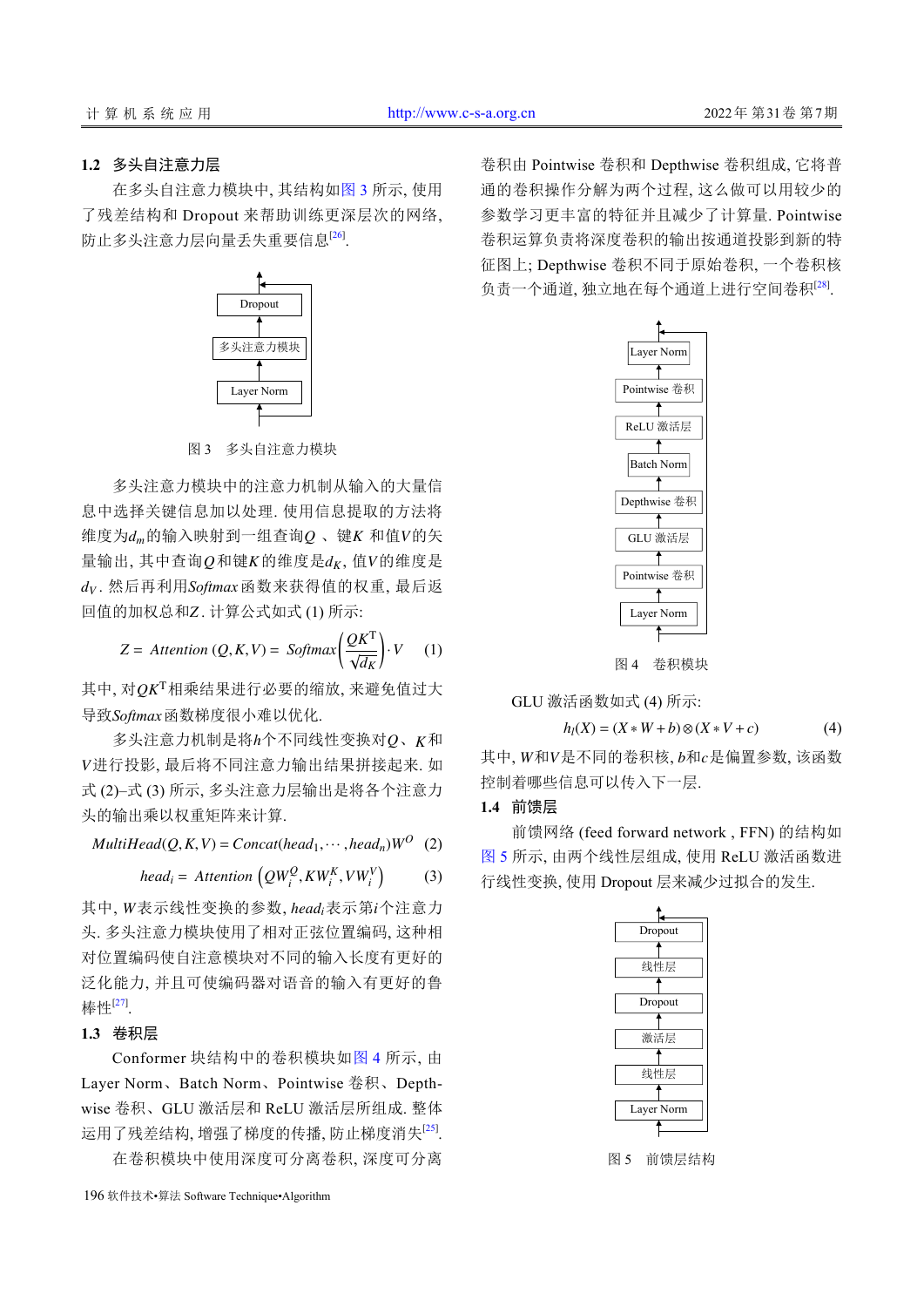出向量的每个状态信息. 其中W表示权重, b表示偏差, *x* 表示输入: 如式 (5) 所示, 前馈层目的是为了更新注意力层输

$$
FFN(x) = \max(0, xW_1 + b_1)W_2 + b_2
$$
 (5)

然后在经过 Layer Norm 层归一化重新定位, 对编 码器的深度网络进行平滑优化<sup>[\[29](#page-8-6)]</sup>. 同时控制输入向量 长度的动态变化, 防止神经网络层的参数变化导致输 入的分布产生较大差异.

## 2 语言模型

语言模型用于评估文本序列是否符合人类语言使用 习惯, 是传统语音识别系统中不可或缺的一部分. 语言 模型可以基于语法规则, 也可以基于统计方法. 基于语法 规则的语言模型来源于语言学家掌握的语言学领域知 识. 而基于统计方法的语言模型, 通过对大量文本语料进 行处理, 获得给定词序列出现的概率分布, 以客观描述 词与词之间组合的可能性, 适合于处理大规模真实文本.

统计语言模型的目标是计算给定词序列 $w_1, \cdots,$ *wt*−1,*w<sup>t</sup>* 的组合概率, 如式 (6) 所示:

$$
P(w) = P(w_1 w_2 \cdots w_{t-1} w_t)
$$
  
=  $P(w_1) P(w_2 | w_1) \cdots P(w_t | w_1 w_2 \cdots w_{t-1})$  (6)

其中, 条件概率 $P(w_1)$ , $P(w_2|w_1)$ ,…, $P(w_t|w_1w_2\cdots w_{t-1})$ 别是长句子的计算量很大, 因此一般采用最多n个词组 就是语言模型, 计算所有这些概率值的复杂度较高, 特 合的 N-gram 模型. 语言模型的训练需要足够规模的语 料数据, 数据越多统计到的词的关系就越多, 概率的区 分性也就越明显, 符合语法规范的句子也就越多.

但是, 纯端到端的模型并没有结合语言模型, 在结 合语言模型之后会更好地利用中文语言特性得到更加 准确的预测结果. 而 N-gram 语言模型有着成熟完备的 训练工具, 语料或多或少都可以进行训练并且训练速 度也很快, 因此本实验采用 N-gram 语言模型<sup>[\[9](#page-7-8)]</sup>.

# **2.1 N-gram** 语言模型

指文本中连续出现的n个词语, 基本原理是基于马尔可夫 到下一个词语出现的*n*个概率分布进而来推断语句结构. N-gram 是语音识别中最常用到的语言模型. N-gram 假设, 在训练语料数据中, 通过极大似然估计的方法得

当*n*为 1 时称为一元模型, 表示为式 (7):

$$
p(w_1, w_2, \cdots, w_m) = \prod_{i=1}^{m} p(w_i)
$$
 (7)

$$
\exists n \forall 2
$$
时称为二元模式型,表示为式 (8):

$$
p(w_1, w_2, \cdots, w_m) = \prod_{i=1}^m p(w_i \mid w_{i-1})
$$
 (8)

$$
\exists n \forall j \; 3 \; \text{时称为三元模式, 表示为式 (9):}
$$

$$
p = (w_1, w_2, \cdots, w_m) = \prod_{i=1}^{m} p(w_i \mid w_{i-2}w_{i-1})
$$
 (9)

多元模型 N-gram 可以表示为式 (10):

$$
p(w_1 | w_{i-n-1}, \cdots, w_{i-1}) = \frac{C(w_{i-n-1}, \cdots, w_i)}{C(w_{i-n-1}, \cdots, w_{i-1})}
$$
(10)

其中,  $m$ 表示训练语料库中的总字数,  $C(w_1, \cdots, w_i)$ 表示 计算 $w_1, \cdots, w_i$ 在训练语料中出现的次数. 一元模型与 果更好. 但是相应的n越大, 语言模型就越大, 解码速度 也就越慢. N-gram 预测的词概率值依赖于前*n*−1个词, 多元模型相比, 一元模型对句子的约束最小, 其中的竞 争最多. 而多元模型对句子有更好的约束能力, 解码效 而更长距离的上下文依赖被忽略.

## **2.2** 困惑度和平滑技术

好坏, 这种指标比较客观. 给定句子S, 其包含词序列 *w*1,*w*2,··· ,*w<sup>T</sup> T* , 表示句子的长度, 则其困惑度可以由 目前主要使用困惑度进行对比来确定语言模型的 式 (11) 表示为:

$$
PPL(w) = P(w_1 w_2 \cdots w_T)^{-\frac{1}{T}}
$$
 (11)

困惑度简称为 *PPL*, *PPL* 越小, 句子 *S* 出现的概率 就越高, 表明语言模型越好, 因此语言模型优化的目标 就是最小化困惑度.

语言模型的概率需要通过大量的文本语料来估计, 采用最大似然算法. 但是在统计的预料中数量有限, 因 此会存在数据稀疏的情况, 这会导致零概率或估计不 准的问题, 因此对预料中未出现或少量出现的词序列, 需要采用平滑技术进行间接预测.

平滑技术主要有 3 种, 有折扣法、插值法和回退 法[[30](#page-8-7)] . 折扣法是降低概率不为 0 项的概率, 从已有的观 测值概率调配一些给未观测值的概率来提高概率为 0 项的概率, 但没有考虑低阶模型和高阶模型间的关系 故不单独使用; 插值法是将高阶模型和低阶模型做线 性组合, 充分利用高阶和低阶语言模型, 把高阶的概率 信息分配给低阶的模型; 回退法是基于低阶模型估计 未观察到的高阶模型.

# 3 构建语音识别系统

端到端语音识别系统, 不同于传统方法将语音识 别任务分解为声学模型、字典和语言模型多个子任务,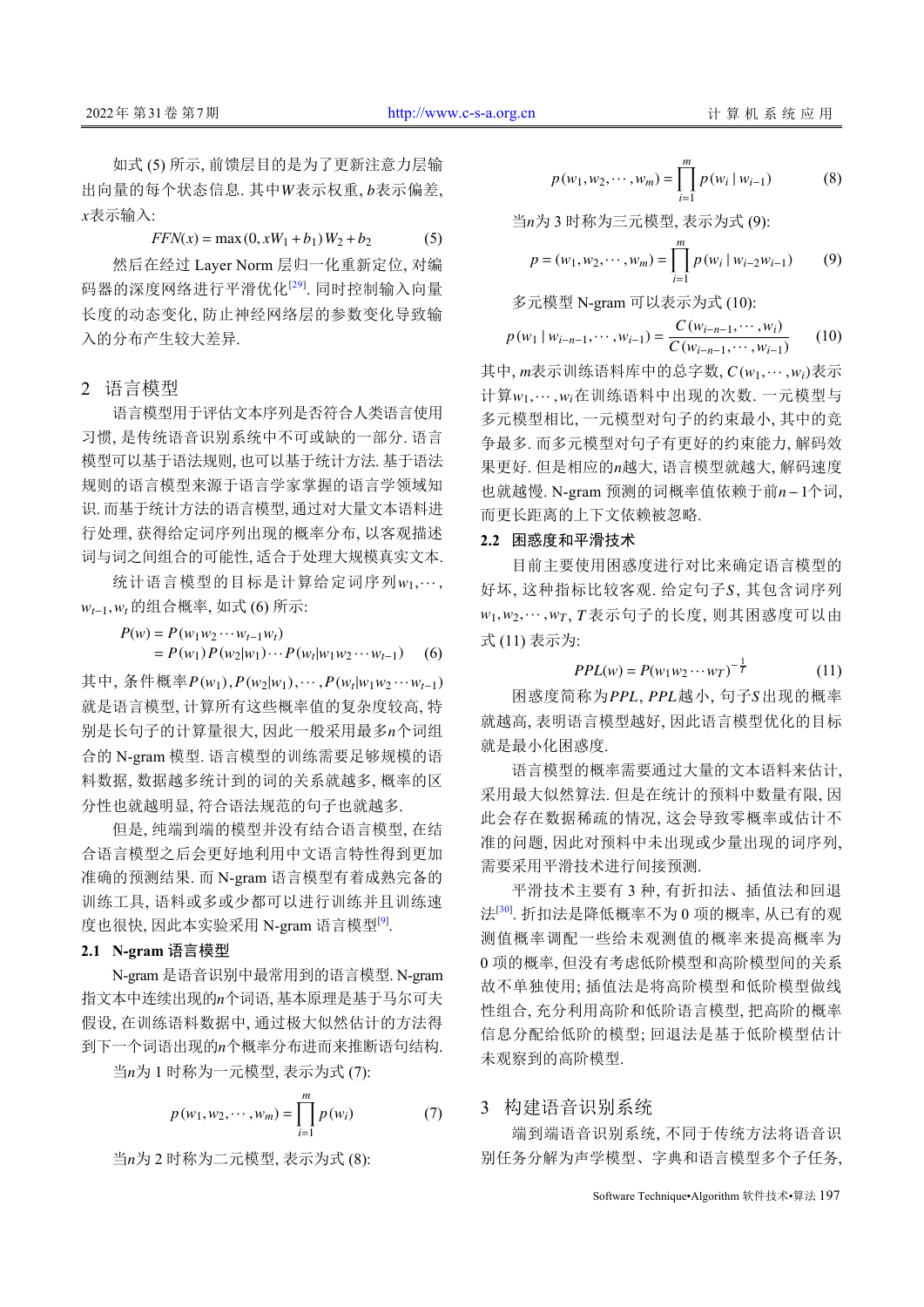而是经过一个复杂网络直接产生对应的语言文本, 并 且在不使用语言模型的情况下就能进行语音识别的工 作, 实现从输入语音到输出文本的转换<sup>[\[31](#page-8-8)]</sup>.

结构[如图](#page-4-0) [6](#page-4-0) 所示, 编码器部分负责将语音输入序列 映射到特征序列, 生成指定长度的向量. 解码器部分对最 终的识别结果进行解码, 根据语义向量生成指定的序列.



图 6 端到端语音识别系统

<span id="page-4-0"></span>预处理模块就是对初始输入进行处理, [如图](#page-4-1) [7](#page-4-1) 所 示, 该结构是由数据增强层、池化层、线性层和 Dropout 所组成.

| Dropout |  |  |
|---------|--|--|
|         |  |  |
| 线性层     |  |  |
|         |  |  |
| 池化层     |  |  |
|         |  |  |
| 数据增强层   |  |  |
|         |  |  |

#### 图 7 预处理模块

<span id="page-4-1"></span>数据增强层通过使用 SpecAugment<sup>[[32](#page-8-9),[33](#page-8-10)]</sup> 方法在 log 梅尔声谱层面上进行数据增强, 可以将模型的过拟 合问题转化为欠拟合问题, 以便通过大网络和长时训 练策略来缓解欠拟合问题, 提升语音识别效果. 池化层 处理输入, 较好地保留了低层次输入, 在保留了编码器 的表示能力和模型整体精度的同时显著降低了计算量.

线性层又称为全连接层, 其每个神经元与上一个 层所有神经元相连, 实现对前一层的线性组合或线性 变换. Dropout 对于神经网络单元按照一定的概率将其 暂时从网络中丢弃, 有效地减轻过拟合的发生, 一定程 度上达到了正则化的效果.

#### **3.1** 端到端结构

端到端模型结构如[图](#page-4-2) [8](#page-4-2) 所示, 该结构编码器部分 为 Conformer 的编码器, 由 12 个 Conformer 块堆叠而 成, 解码器部分由 CTC 解码器构成.



图 8 端到端语音识别系统结构

<span id="page-4-2"></span>输入数据经过预处理后进入 Conformer 编码器, CTC 解码器由线性层组成, 将编码器的输出转化为 CTC 激活后解码输出, 解码算法为 CTC Prefix Beam Search $^{[34-36]}$  $^{[34-36]}$  $^{[34-36]}$ .

 $CTC$  网络的输出形式为 $T \times C$ , 其中,  $T$ 表示时间长 *C* 度, 表示字符类别数, CTC Prefix Beam Search 算法就 *k* 优的 条路经的前缀, 并把这些前缀挨个输入到模型中, 是模型读入一帧的数据, 然后给出当下各种字符的概 率, 然后利用这一层的概率展开搜索, 取搜索空间中最 同时把相同的前缀路径合并, 不断重复最终得到最优解.

# **3.2** 结合语言模型的端到端结构

结合语言模型后的模型结构, 如[图](#page-4-3) [9](#page-4-3) 所示. 编码器 部分由 12 个 Conformer 块组成, 解码器部分为先经过 CTC WFST search 打分后再由 Attention 解码器重新打 分得到最终结果[\[14](#page-7-13)[,37](#page-8-13)] . 在结合语言模型的结构中, CTC WFST search 是该结构的核心, 该步骤包含了构建解码 图和解码器两部分.



图 9 结合语言模型的结构

<span id="page-4-3"></span>解码图用 TLG 来表示, 即将 T、L 和 G 各层次信 息组合到一张图中, 其中 T 表示建模单元, L 表示词典, G 表示语言模型. 以端到端模型训练的中文汉字作为 建模单元 T, 词典 L 则是由词语或句子拆分成建模单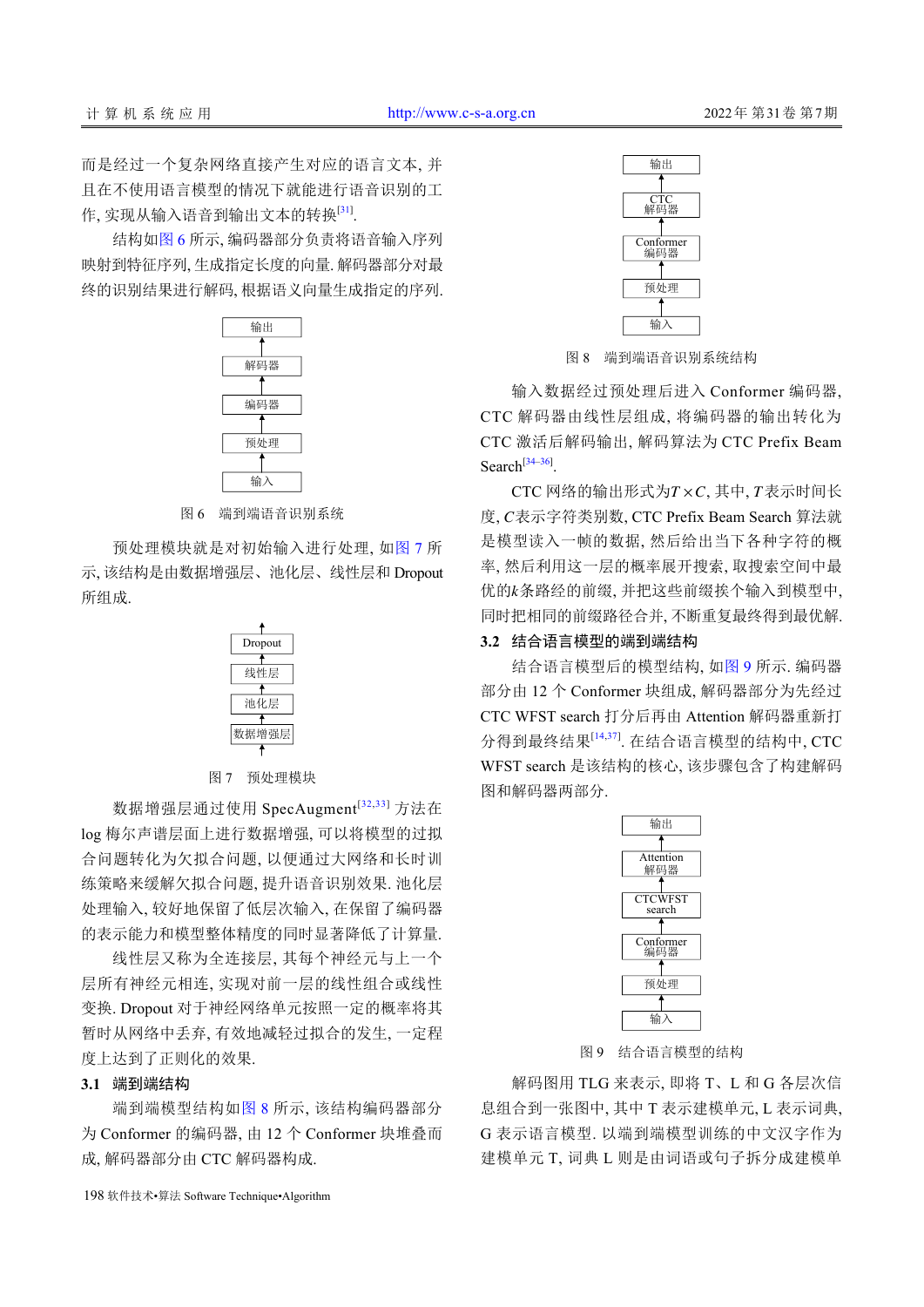元而构成, 语言模型 G 是由 N-gram 语言模型转换为 加权有限状态转换器 (weighted finite-state transducer, WFST) 的形式表示<sup>[[38](#page-8-14)[,39](#page-8-15)]</sup>. WFST 通常用来描述状态之 间的转移信息, 能够将语言模型直接表示成图的形式, 语言模型概率经处理后作为图中的权重. 当图构建完 成之后, 语言模型的概率就成了图权重的一部分, 解码 时直接使用图的权重而不用去查询语言模型, 它实现 了输入序列到输出序列的转换.

解码器部分采用的是 Viterbi 解码, 根据输入寻求最 佳状态序列. 解码过程是逐帧推进, 结合转移弧上的权重, 得到每个时刻扩展路径的累计代价, 然后对比指向同一 个状态的不同路径的累计代价, 选择值更小的路径并更 新状态信息, 直到 Viterbi 解码最后一帧然后回溯路径, 得到最优路径. 对得到的信息再进行 Attention 解码重打 分, Attention 解码器使用 Transformer 结构的解码器部 分, 通过使用注意力机制最终输出最合适的结果[\[37,](#page-8-13)[40](#page-8-16),[41\]](#page-8-17).

# 4 实验

## **4.1** 实验数据

实验所用到的语音数据由两部分组成, 一部分来自 于北京希尔贝壳科技有限公司出版的中文语声数据集 AISHELL-1, 其包含 178 h 来自 400 个说话人的普通话 声频和相应文本信息. AISHELL-1 中的声频数据重采样 为 16 kHz, 16 位的 WAV 格式. 开发人员将数据集分为 3 个部分: 训练集、验证集和测试集. 训练集包含来自 340 个说话者的 120 098 个发音和大约 140 h 的普通话 语声数据; 验证集包含来自 40 个说话者的 14 326 个语 句; 测试集包含来自 20 个说话者的 7 176 个语句. 对于 每个说话者, 大约发布了 360 个语句 (大约 26 min 的语声).

另一部分来自于由北京数据堂科技有限公司开发 的中文普通话语音语料库 aidatatang\_200zh, 语料库包 含 200 h 的声学数据, 主要是移动记录数据, 邀请了来 自中国不同口音地区的 600 名演讲者参与录音, 每个 句子的转录准确率大于 98%, 数据文件中保留了语音 数据编码和说话人信息等详细信息.

## **4.2** 实验配置

实验所用的机器操作系统为 Ubuntu 20.04.2LTS, CPU 为 Intel Xeon Silver 4210 , 128 GB 内存, GPU 为 3 块 RTX2080 SUPER (6 GB) 显卡, 共 18 GB 显存.

SpecAugment 使用了 2 个最大频率掩码和 2 个最 大时间掩码以缓解过拟合问题. 在编码器的前端使用

两个核大小为 3×3、步幅为 2 的卷积子采样层. 编码器 中使用 12 个 Conformer 块, 注意力头数设置为 4, 学习 率设置为 0.002, batch size 设置为 8, epoch 设置为 120, beam size 设置为 10. Attention 解码器中解码器个数为 6 个, 语言模型使用三元语法模型, 即 N-gram 语言模 型中的 *N* 为 3<sup>[[32](#page-8-9),[37\]](#page-8-13)</sup>.

实验中输入特征是 80 维梅尔滤波器组特征即 Fbank 特征, 将语音通过预加重、分帧、加窗、傅里叶 变换、功率谱以及滤波器组有序计算. 设置窗长为 20 ms, 帧移为 10 ms.

训练使用 CTC loss 与 Attention loss 联合优化训 练, 这样设置的目的是避免 CTC 对齐关系过于随机还 能加快训练的收敛速度, 并且可以使训练过程更加稳 定, 从而取得更好的识别结果.

 $L(x, y) = \lambda L_{\text{CTC}}(x, y) + (1 - \lambda)L_{\text{ATT}}(x, y)$  (12)

训练所使用的组合损失如式 (12) 所示, x表示声学 特征, *y*为对应标注, *L<sub>CTC</sub>(x,y)*表示 CTC loss, *L<sub>ATT</sub>(x,y)* 表示 Attention loss,  $\lambda$ 表示平衡 CTC loss 和 Attention loss 的系数<sup>[[32](#page-8-9),[42](#page-8-18)[,43](#page-8-19)]</sup>.

本实验基于 Kaldi<sup>[[44](#page-8-20)]</sup>、Espnet (end-to-end speech processing toolkit) 工具包[\[45\]](#page-8-21) 和 WeNet<sup>[\[37\]](#page-8-13)</sup> 语音识别工 具包来进行. Kaldi 是著名的开源语音识别工具, 这套 工具提供了目前工业界最常用的模型训练工具, 它使 用 WFST 来实现解码算法, 其主要的代码是 C++编写, 在此之上使用 bash 和 Python 脚本做了一些工具. Espnet 工具箱融合了 Kaldi 的数据处理和特征提取, 同时借 助 PyTorch 和 Chainer, 使用 Python 实现了许多端到端 模型. WeNet 是出门问问语音团队联合西工大语音实 验室开源的一款语音识别工具包, 模型训练完全基于 PyTorch 生态, 结构类似于 Kaldi 但并不依赖于 Kaldi 等安装复杂的工具.

#### **4.3** 评价标准

换、删除或者插入某些词, 这些插入I、替换S和删除 *D* 的词的总个数, 除以标准的词序列中词的总个数的百 本文在数据集 AISHELL-1 和数据集 aidatatang\_ 200zh 上评价实验结果, 采用字错率 (character error rate, CER) 作为评价指标. 字错率即为了使识别出来的 词序列和标准的词序列之间保持一致, 需要进行替 分比, 即如式 (13) 所示:

$$
CER = \frac{S + D + I}{N} \tag{13}
$$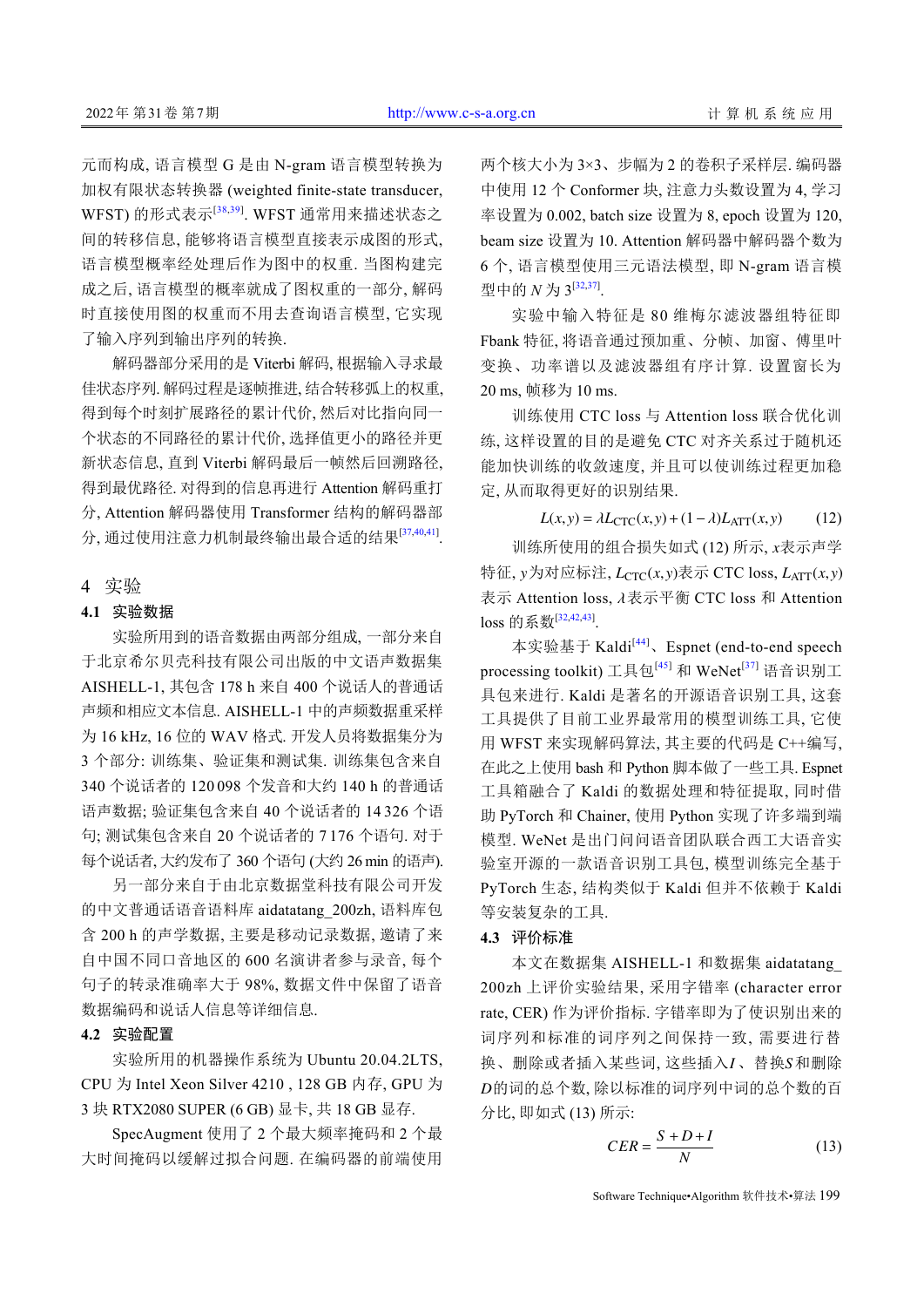#### **4.4** 实验结果

在数据集 AISHELL-1 和 aidatatang\_200zh 上, 不 添加语言模型的情况下, 实验结果如[表](#page-6-0) [1](#page-6-0), 以 Conformer 模型所搭建的语音识别系统与 Transformer模型做对 比, 可以看出在相同的数据集上训练 Conformer 模型 较 Transformer 模型具有更低的字错率. 在 AISHELL-l 数据集上 Conformer 模型要比 Transformer模型字错率 低 5.82%, 在 aidatatang\_200zh 数据集上 Conformer 模 型比 Transformer 模型字错率低 2.71%.

<span id="page-6-0"></span>

| 在不同数据集上不同模型的字错率(%)<br>表 1 |           |                  |  |
|---------------------------|-----------|------------------|--|
| 语音识别系统                    | AISHELL-1 | aidatatang 200zh |  |
| Transformer               | 11.61     | 831              |  |
| Conformer                 | 5.79      | 5.60             |  |

添加语言模型之后, 在相同数据集上使用文中识 别方法的结果如[表](#page-6-1) [2](#page-6-1), 不难看出在 AISHELL-1 数据集 上 Conformer 模型在结合语言模型之后比 Transformer 模型结合语言模型的字错率低 3.23%, 在 aidatatang 200zh 数据集上结合语言模型的 Conformer模型比结 合语言模型的 Transformer 模型字错率低 1.69%.

<span id="page-6-1"></span>

| 表 2         |           | 结合语言模型使用不同模型的字错率 (%) |
|-------------|-----------|----------------------|
| 语音识别系统      | AISHELL-1 | aidatatang 200zh     |
| Transformer | 8.09      | 6.79                 |
| Conformer   | 4.86      | 5.10                 |

经以上实验表明, 在添加语言模型后 Conformer 模型和 Transformer 模型在两个不同的数据集上准确 率均得到了进一步提升, 并且 Conformer 模型在添加 语言模型之后识别效果最佳.

语音识别的实时率用来度量语音识别系统识别音 频速度的值, 表示处理单位时长语音数据所需要的时 间, 值越小表示处理语音的效率越高. 经测试结果如 [表](#page-6-2) [3](#page-6-2) 所示, 在不结合语言模型时 Transformer 模型的实 时率比 Conformer 模型低 0.061 02, 在结合语言模型之 后 Transformer 模型的实时率比 Conformer 模型低 0.0344, 可以看出 Transformer 模型的实时率比 Conformer 模型的实时率稍好, 并且在结合语言模型之后两模型 识别的实时率也均会发生升高, 但仍能在语音识别时 达到不错的识别效率.

目前较新的语音识别模型有 RNN-Transducer、 Conformer-Transducer<sup>[[45](#page-8-21),[46](#page-8-22)]</sup>, 以在 AISHELL-1 数据集上 测试的结果为基准, 与结合语言模型的 Conformer 模 型作比较, 其结果[如表](#page-6-2) [3](#page-6-2) 所示,

由[表](#page-6-3) [4](#page-6-3) 可以看出, 结合语言模型的 Conformer 模 型较 RNN-Transducer 和 Conformer-Transducer 模型相 比, 字错率分别下降了了 2.34% 和 0.14%. 可以看出该 模型在性能上有一定的优势.

<span id="page-6-3"></span><span id="page-6-2"></span>

| 衣)<br>后日 以加 的 天 吗 半   |            |  |
|-----------------------|------------|--|
| 语音识别系统                | <b>RTF</b> |  |
| Transformer           | 0.06733    |  |
| Conformer             | 0.12835    |  |
| Transformer+LM        | 0.11126    |  |
| Conformer+LM          | 0.14566    |  |
| 表 4 与目前较新的模型比较字错率 (%) |            |  |
| 语音识别模型                | 字错率        |  |
| RNN-Transducer        | 7.20       |  |
| Conformer-Transducer  | 5.00       |  |
| $Conformer+LM$        | 4.86       |  |

测试结合语言模型的 Conformer 模型在噪声环境 的性能, 在 AISHELL-1 数据集上加入不同比例的白噪 声分别构成信噪比为 10 dB、20 dB、40 dB、60 dB 和 80 dB 的噪声数据. 测试结果[如表](#page-6-4) [5](#page-6-4) 所示, 在测试信 噪比为 80 dB 和 60 dB 含噪声数据时的性能和与使用 纯净音频时的性能十分接近. 随着噪声强度的增加, 在 测试信噪分别为 40 dB 和 20 dB 时, 音频质量接近日 常生活环境, 此时识别的准确率有所下降. 信噪比为 10 dB 时语音数据声音嘈杂, 对模型的识别产生较大影响, 此时字错率升高. 由此可以看出噪声会对模型的性能产 生影响, 随着噪声的增强, 模型识别的准确率有所下降.

<span id="page-6-4"></span>

| 表 5      | 比较在不同噪声环境下的字错率 |
|----------|----------------|
| 信噪比 (dB) | 字错率(%)         |
| 10       | 27.30          |
| 20       | 8.58           |
| 40       | 5.08           |
| 60       | 4.96           |
| 80       | 4.96           |
| 纯净音频     | 4.86           |

# 5 结束语

本次实验通过比较不同模型的字错率, 可以看出 由 Conformer 模型所搭建的中文语音识别系统较 Transformer 模型有更好的性能, 并且语言模型的添加 对端到端语音识别系统识别准确的增加有着重要的作 用. 模型识别语音的实时率小于 0.2, 在进行语音识别 时可以感受到细微的延迟并不会影响整体的效果. 并 且通过在含有不同程度噪声数据上测试的结果, 可以 看出不同程度的噪声均会对模型的性能产生一定的影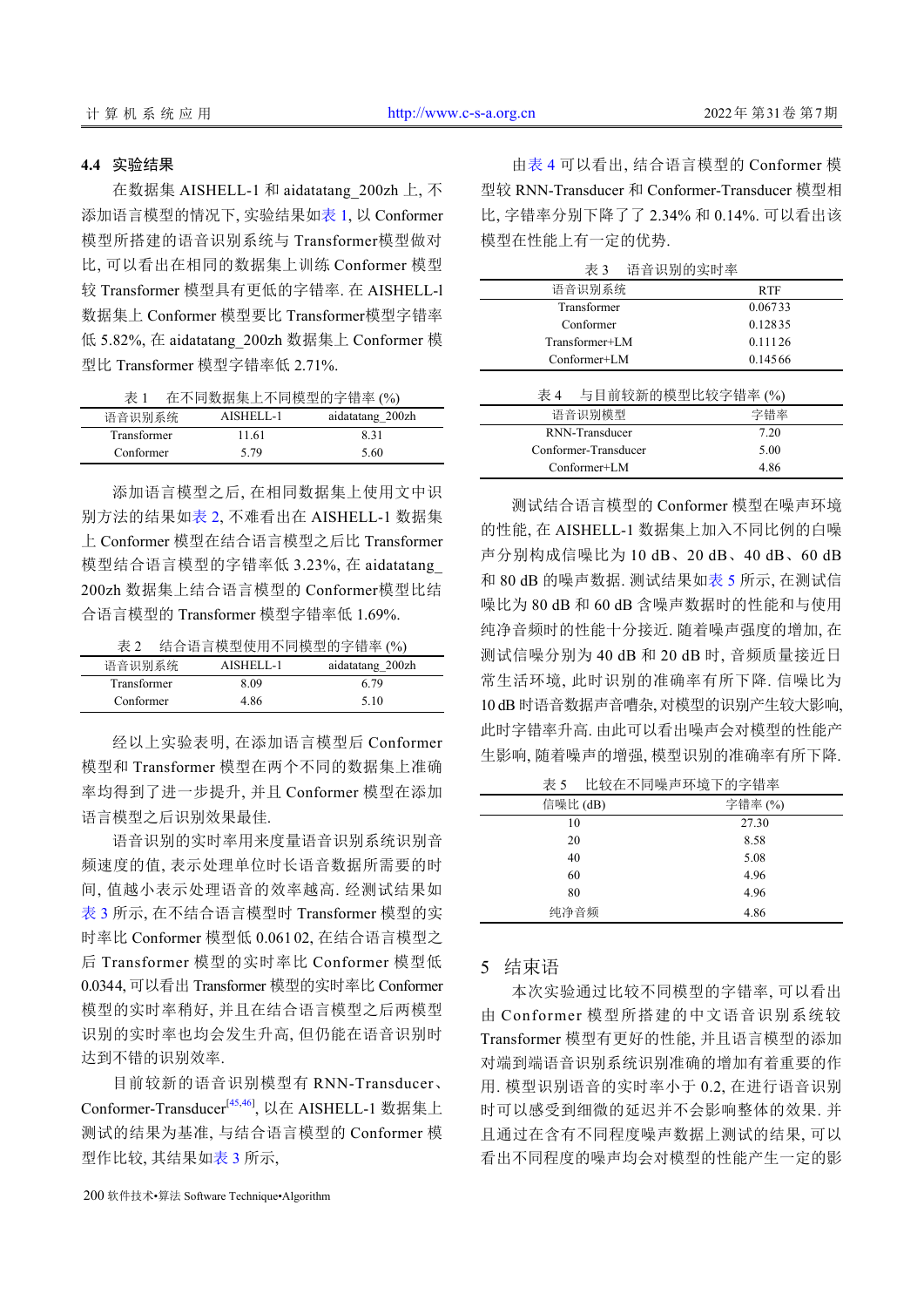响. 由于实验中所用于训练的语音数据是在安静的条 件下录制的, 语音质量比较高, 这相较于模型在实际使 用中所输入的语音数据过于完美, 并且实验所用的数 据量不足无法涉及到现实中的各个生活场景, 因此后 续考虑扩充实验数据量以提升模型的性能及鲁棒性, 使该模型能够在更多环境下使用.

# 参考文献

- 1 Davis KH, Biddulph R, Balashek S. Automatic recognition of spoken digits. The Journal of the Acoustical Society of America, 1952, 24(6): 637–642. [doi: [10.1121/1.1906946\]](http://dx.doi.org/10.1121/1.1906946)
- <span id="page-7-1"></span><span id="page-7-0"></span>2 Vintsyuk TK. Speech discrimination by dynamic programming. Cybernetics, 1968, 4(1): 52–57.
- 3 Sakoe H, Chiba S. Dynamic programming algorithm optimization for spoken word recognition. IEEE Transactions on Acoustics, Speech, and Signal Processing, 1978, 26(1): 43–49. [doi: [10.1109/TASSP.1978.1163055](http://dx.doi.org/10.1109/TASSP.1978.1163055)]
- <span id="page-7-3"></span><span id="page-7-2"></span>4 Buzo A, Gray A, Gray R, et al. Speech coding based upon vector quantization. IEEE Transactions on Acoustics, Speech, and Signal Processing, 1980, 28(5): 562 –574. [doi: [10.1109/TASSP.1980.1163445](http://dx.doi.org/10.1109/TASSP.1980.1163445)]
- 5 Davis S, Mermelstein P. Comparison of parametric representations for monosyllabic word recognition in continuously spoken sentences. IEEE Transactions on Acoustics, Speech, and Signal Processing, 1980, 28(4): 357–366. [doi: [10.1109/TASSP.1980.1163420](http://dx.doi.org/10.1109/TASSP.1980.1163420)]
- <span id="page-7-4"></span>Lee KF, Hon HW, Hwang MY, *et al*. The SPHINX speech 6 recognition system. International Conference on Acoustics, Speech, and Signal Processing. Glasgow: IEEE, 1989: 445–448.
- <span id="page-7-6"></span><span id="page-7-5"></span>7 Juang BH, Rabiner LR. Hidden Markov models for speech recognition. Technometrics, 1991, 33(3): 251–272. [doi: [10.10](http://dx.doi.org/10.1080/00401706.1991.10484833) [80/00401706.1991.10484833](http://dx.doi.org/10.1080/00401706.1991.10484833)]
- Huang XD, Baker J, Reddy R. A historical perspective of 8 speech recognition. Communications of the ACM, 2014, 57(1): 94–103. [doi: [10.1145/2500887\]](http://dx.doi.org/10.1145/2500887)
- <span id="page-7-7"></span>Cavnar WB, Trenkle JM. N-gram-based text categorization. 9 Proceedings of SDAIR-94, 3rd Annual Symposium on Document Analysis and Information Retrieval. Las Vegas. 1994. 161175.
- <span id="page-7-8"></span>10 Karpagavalli S, Chandra E. Phoneme and word based model for tamil speech recognition using GMM-HMM. 2015 International Conference on Advanced Computing and Communication Systems. Coimbatore: IEEE, 2015. 1–5.
- <span id="page-7-9"></span>11 Deng L, Hinton G, Kingsbury B. New types of deep neural network learning for speech recognition and related

applications: An overview. 2013 IEEE International Conference on Acoustics, Speech and Signal Processing. Vancouver: IEEE, 2013. 8599–8603.

- <span id="page-7-11"></span><span id="page-7-10"></span>12 Wang D, Wang XD, Lv SH. An overview of end-to-end automatic speech recognition. Symmetry, 2019, 11(8): 1018. [doi: [10.3390/sym11081018\]](http://dx.doi.org/10.3390/sym11081018)
- 13 Graves A, Fernández S, Gomez F, et al. Connectionist temporal classification: Labelling unsegmented sequence data with recurrent neural networks. Proceedings of the 23rd International Conference on Machine Learning. Pittsburgh: ACM, 2006. 369–376.
- <span id="page-7-12"></span>14 Miao YJ, Gowayyed M, Metze F. EESEN: End-to-end speech recognition using deep RNN models and WFSTbased decoding. 2015 IEEE Workshop on Automatic Speech Recognition and Understanding (ASRU). Scottsdale: IEEE, 2015. 167–174.
- <span id="page-7-13"></span>15 Lu L, Zhang XX, Renais S. On training the recurrent neural network encoder-decoder for large vocabulary end-to-end speech recognition. 2016 IEEE International Conference on Acoustics, Speech and Signal Processing (ICASSP). Shanghai: IEEE, 2016. 5060–5064.
- 16 Graves A, Jaitly N. Towards end-to-end speech recognition with recurrent neural networks. Proceedings of the 31st International Conference on Machine Learning. Beijing: ACM, 2014. II-1764–II-1772.
- <span id="page-7-14"></span>17 Vaswani A, Shazeer N, Parmar N, et al. Attention is all you need. Proceedings of the 31st International Conference on Neural Information Processing Systems. Long Beach: ACM, 2017. 6000–6010.
- <span id="page-7-15"></span>18 Dong LH, Xu S, Xu B. Speech-Transformer: A norecurrence sequence-to-sequence model for speech recognition. 2018 IEEE International Conference on Acoustics, Speech and Signal Processing (ICASSP). Calgary: IEEE, 2018. 5884–5888.
- <span id="page-7-16"></span>19 Bie A, Venkitesh B, Monteiro J, et al. A simplified fully quantized transformer for end-to-end speech recognition. arXiv: 1911.03604, 2019.
- <span id="page-7-17"></span>刘长征, 张磊. 语音识别中卷积神经网络优化算法. 哈尔滨 20 理工大学学报, 2016, 21(3): 34–38.
- <span id="page-7-18"></span>杨洋, 汪毓铎. 基于改进卷积神经网[络算法的语音识别](http://dx.doi.org/10.11684/j.issn.1000-310X.2018.06.016). 应 21 用声学[, 2018, 37](http://dx.doi.org/10.11684/j.issn.1000-310X.2018.06.016)(6): 940 –946. [doi: [10.11684/j.issn.1000-](http://dx.doi.org/10.11684/j.issn.1000-310X.2018.06.016) [310X.2018.06.016\]](http://dx.doi.org/10.11684/j.issn.1000-310X.2018.06.016)
- <span id="page-7-19"></span>22 Gulati A, Qin J, Chiu CC, et al. Conformer: Convolutionaugmented transformer for speech recognition. Proceedings of the 21st Annual Conference of the International Speech Communication Association. Shanghai, 2020. 5036–5040.